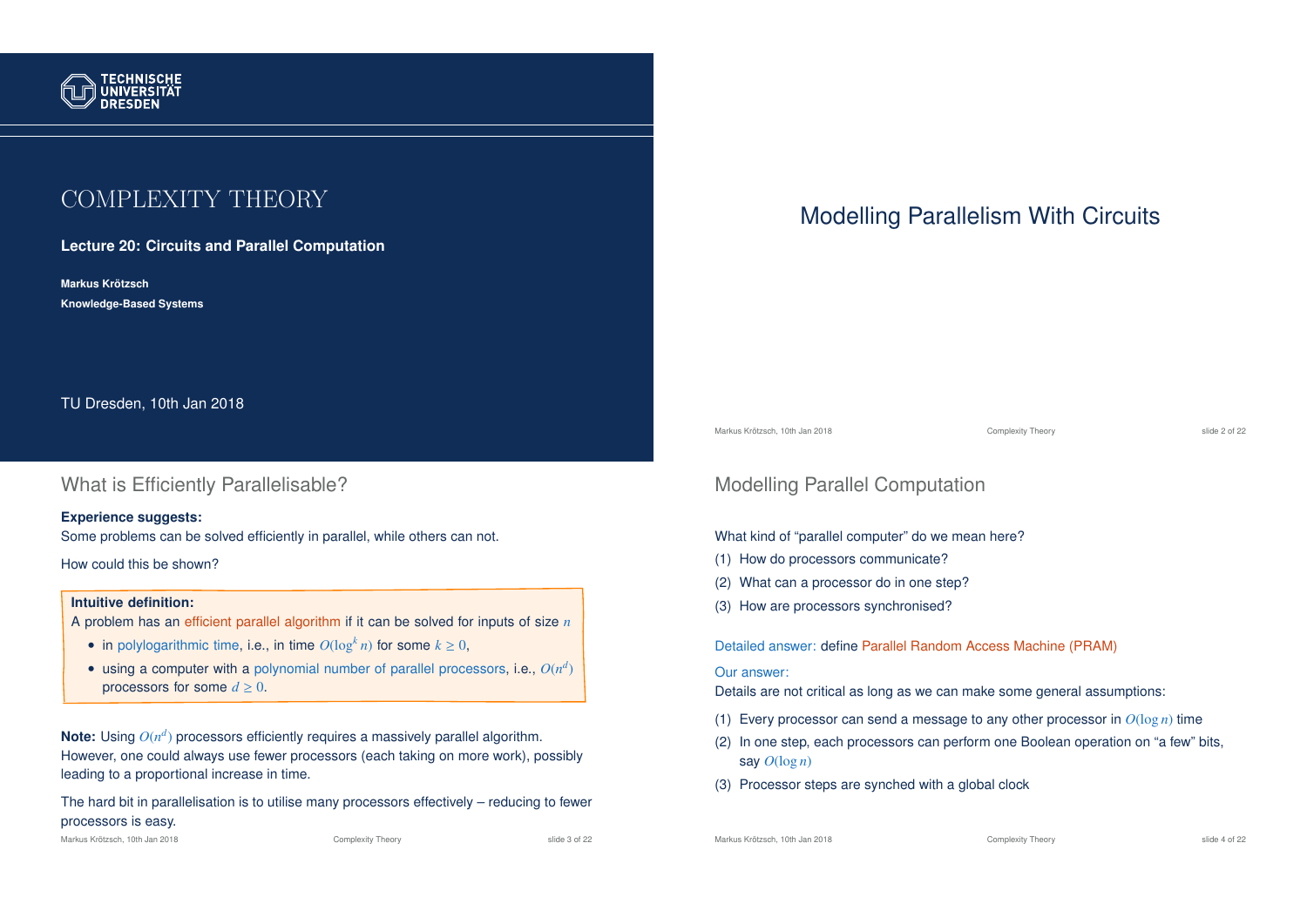### Modelling Parallel Computation in Circuits

Simple PRAM computations can be mapped to Boolean circuits (with some extra circuitry for executing more operations or for modelling message passing)

Circuits as models for parallel computation:

- circuit gates can operate in parallel they only depend on their inputs
- the time needed to evaluate a circuit depends on its depth, not size (depth = longest distance from an input to an output node)

### Example: Generalised AND

The function that tests if all inputs are 1 can be encoded by combining binary AND gates:



Markus Krötzsch, 10th Jan 2018 Complexity Theory Complexity Theory Slide 6 of 22

Small-Depth Circuits

#### Small depth = short (parallel) time

However: Every Boolean function can be computed by depth *O*(log *n*) circuits using *O*(*n*2 *n* ) gates (exercise)

Markus Krötzsch, 10th Jan 2018 Complexity Theory Complexity Theory Slide 5 of 22

Hence, to capture "efficient parallel computation", we also restrict the size:

**Definition 20.1:** For  $k \geq 0$ , we define NC<sup>k</sup> to be the class of all problems that can be solved by a circuit family  $C = C_1, C_2, C_3, \ldots$  such that

- the depth of  $C_n$  is bounded by  $O(\log^k n)$ , and
- there is some  $d \geq 0$  so that the size of  $C_n$  is bounded by  $O(n^d)$ (in other words:  $NC^k \subseteq P_{\text{poly}}$ ).

(NC is for "Nick's class", named in honour of Nicholas Pippenger, who studied such circuits, by Stephen Cook.)

### Alternating Circuits

Different complexity classes are obtained when allowing generalised Boolean gates with many inputs:

**Definition 20.2:** An AND gate with unbounded fan-in is a gate that computes a generalised AND function over an arbitrary number  $n \geq 2$  of inputs. OR gates with unbounded fan-in are defined similarly.

For  $k \geq 0$ , we define AC<sup>k</sup> exactly like NC<sup>k</sup> but allowing circuits to use gates with unbounded fan-in.

**Example 20.3:** Generalised AND is in  $NC<sup>1</sup>$  and in  $AC<sup>0</sup>$ .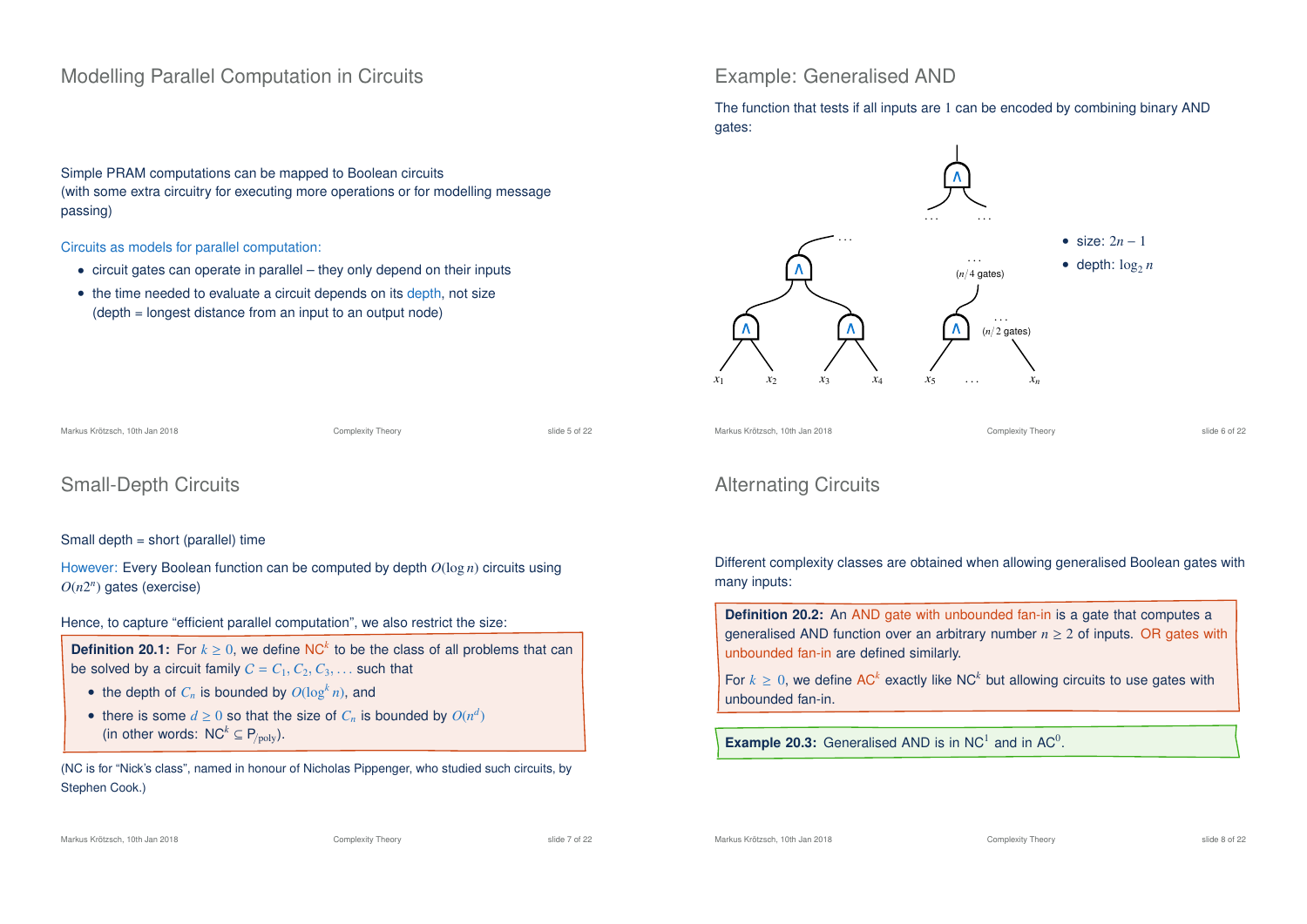### The NC Hierarchy

The classes  $NC^k$  and  $AC^k$  form a hierarchy:

- if  $i \leq j$  then  $NC^i \subseteq NC^j$  (obvious)
- if  $i \leq j$  then AC<sup>*i*</sup>  $\subseteq$  AC<sup>*j*</sup> (obvious)
- $NC^i \subseteq AC^i$  (obvious)
- AC*<sup>i</sup>* <sup>⊆</sup> NC*i*+<sup>1</sup> (since generalised AND and OR can be replaced with *O*(log *n*) bounded fan-in gates as in our example)

The limit of this hierarchy is defined as  $NC = \bigcup_{k\geq 0} NC^k$  so we get:

$$
AC^0 \subseteq NC^1 \subseteq AC^1 \subseteq \cdots \subseteq NC^k \subseteq AC^k \subseteq NC^{k+1} \subseteq \cdots NC
$$

### Note: NC<sup>0</sup> is not a very useful class, as those circuits cannot process the whole input

Markus Krötzsch, 10th Jan 2018 Complexity Theory Complexity Theory Slide 9 of 22

Example: Parity is in  $NC<sup>1</sup>$ 



However, we also have the following major result (without proof):

Theorem 20.4 (see Arora/Barak, Chapter 14): PARITY is not in AC<sup>0</sup>, and therefore  $AC^0 \subsetneq NC^1$ .

#### Markus Krötzsch, 10th Jan 2018 Complexity Theory Complexity Theory slide 11 of 22

### Uniform vs. Non-uniform

Recall: a circuit family is uniform if it can be computed by a (restricted form of) Turing machine

- Our definitions of NC*<sup>k</sup>* and AC*<sup>k</sup>* do not require uniformity
- It is common to define uniform NC<sup>k</sup> and uniform AC<sup>k</sup> using logspace-uniformity (or even more restricted forms of uniformity)
- Clearly: uniform NC*<sup>k</sup>* <sup>⊆</sup> NC*<sup>k</sup>* and uniform AC*<sup>k</sup>* <sup>⊆</sup> AC*<sup>k</sup>*

**Convention:** For the rest of this lecture, we restrict to (logspace) uniform versions of  $NC^k$  and  $AC^k$ .

Markus Krötzsch, 10th Jan 2018 Complexity Theory slide 10 of 22

## Example: FOL model checking

### **FOL M**odel **C**hecking

Input: First-order sentence  $\varphi$ ; finite first-order structure  $I$ 

Problem: Is  $\varphi$  satisfied by  $I$ ?

We showed that this problem is PSpace-complete. It turns out that this complexity is caused by the formula, not by the model:

#### **FOL MODEL CHECKING FOR**  $\varphi$

Input: A finite first-order structure  $I$ .

Problem: Is  $\varphi$  satisfied by  $I$ ?

**Theorem 20.5 (see course Database Theory, Summer 2018, TU Dresden):** For any first-order sentence  $\varphi$ , FOL Model Checking for  $\varphi$  is in AC<sup>0</sup>.

Markus Krötzsch, 10th Jan 2018 Complexity Theory Complexity Theory Slide 12 of 22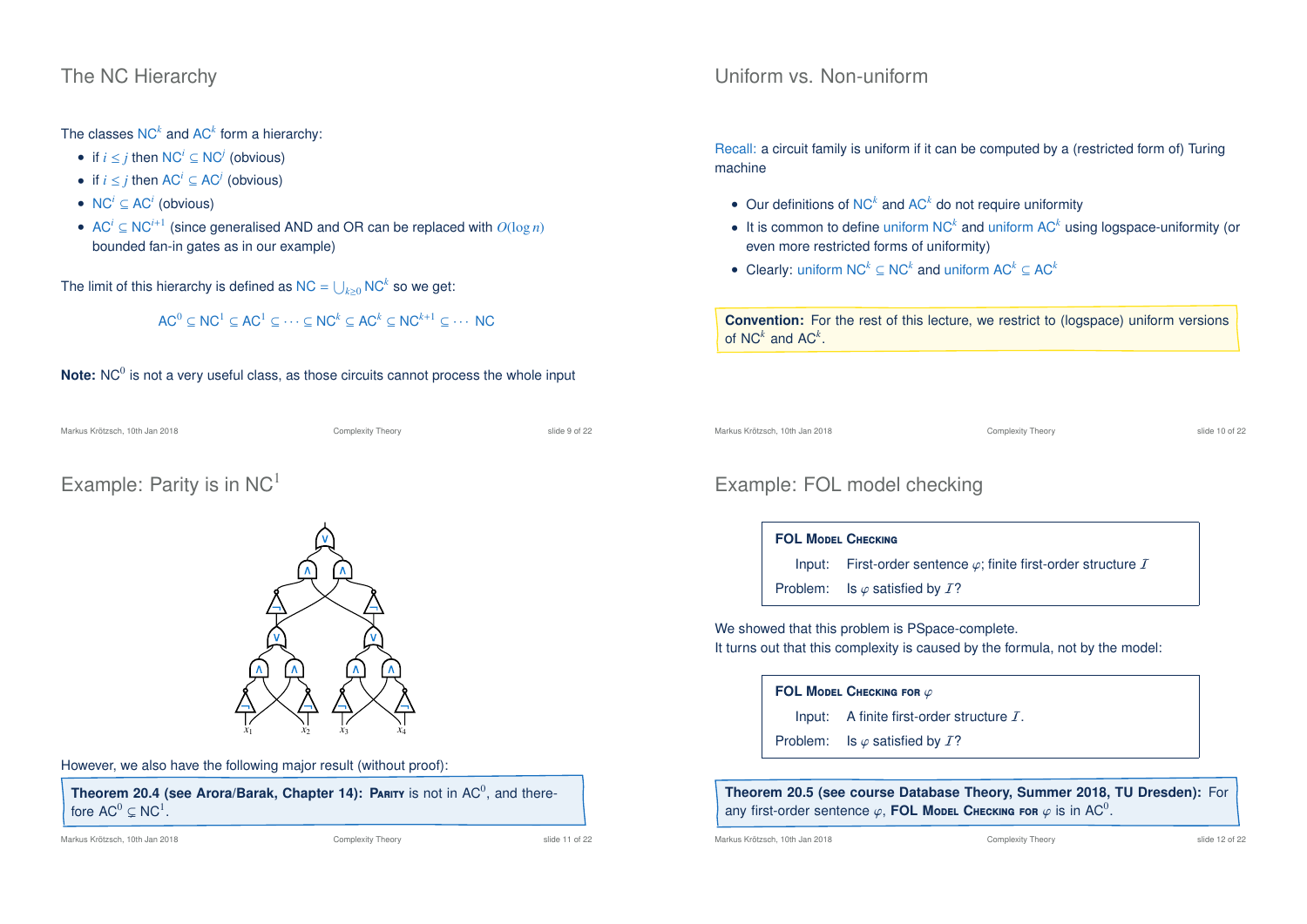### Relationships to Other Complexity Classes (1)

Using the assumption of uniformity, we can solve circuit complexity problems by (1) computing the circuit and (2) evaluating it.

Markus Krötzsch, 10th Jan 2018 Complexity Theory slide 13 of 22

P-Completeness

The following are not hard to show:

**Theorem 20.6 (Sipser, Theorem 10.41):** NC ⊆ P

#### **Theorem 20.7 (Sipser, Theorem 10.39):** NC<sup>1</sup>  $\subseteq$  L

Relationships to Other Complexity Classes (2)

Conversely, some known classes are also subsumed by NC:

**Theorem 20.8:** NL  $\subset AC<sup>1</sup>$ 

#### **Proof notes:**

General proof idea: (1) construct a "generalised" configuration graph for an NL machine (a graph that describes all possible configuration graphs for inputs of a given length, using transitions that depend on the actual input that is given); (2) check reachability of the goal state in this graph (basically by repeated matrix multiplication in the reachability matrix).

We do not give a proof here. Sipser (Theorem 10.40) sketches the proof for NL  $\subseteq$  NC<sup>2</sup>; the proof for NL  $\subseteq$  AC<sup>1</sup> is the same but also uses that the depth is only logarithmic if we can use unbounded fan-in gates.

We therefore obtain the following picture:

### $AC^0 \subset NC^1 \subset L \subset NL \subset AC^1 \subset NC^2 \subset \cdots NC \subset P$

Markus Krötzsch, 10th Jan 2018 Complexity Theory slide 14 of 22

### The Limits of Parallel Computation

NC defines a hierarchy of efficiently parallelisable problems in P

Are all problems in P efficiently parallelisable? Nobody knows.

#### **State of the art:**

- It is not known if  $NC \neq P$  or not
- It is not even known if  $NC^1 \neq PH$  or not
- It is clear that  $AC^0 \neq P$  (since  $AC^0 \subset NC^1$ )
- It is clear that  $NC \neq PSpace$  (exercise: why?)

"Most experts believe that"  $NC \neq P$ 

 $\rightarrow$  if this is true, then some problems in P cannot be parallelised efficiently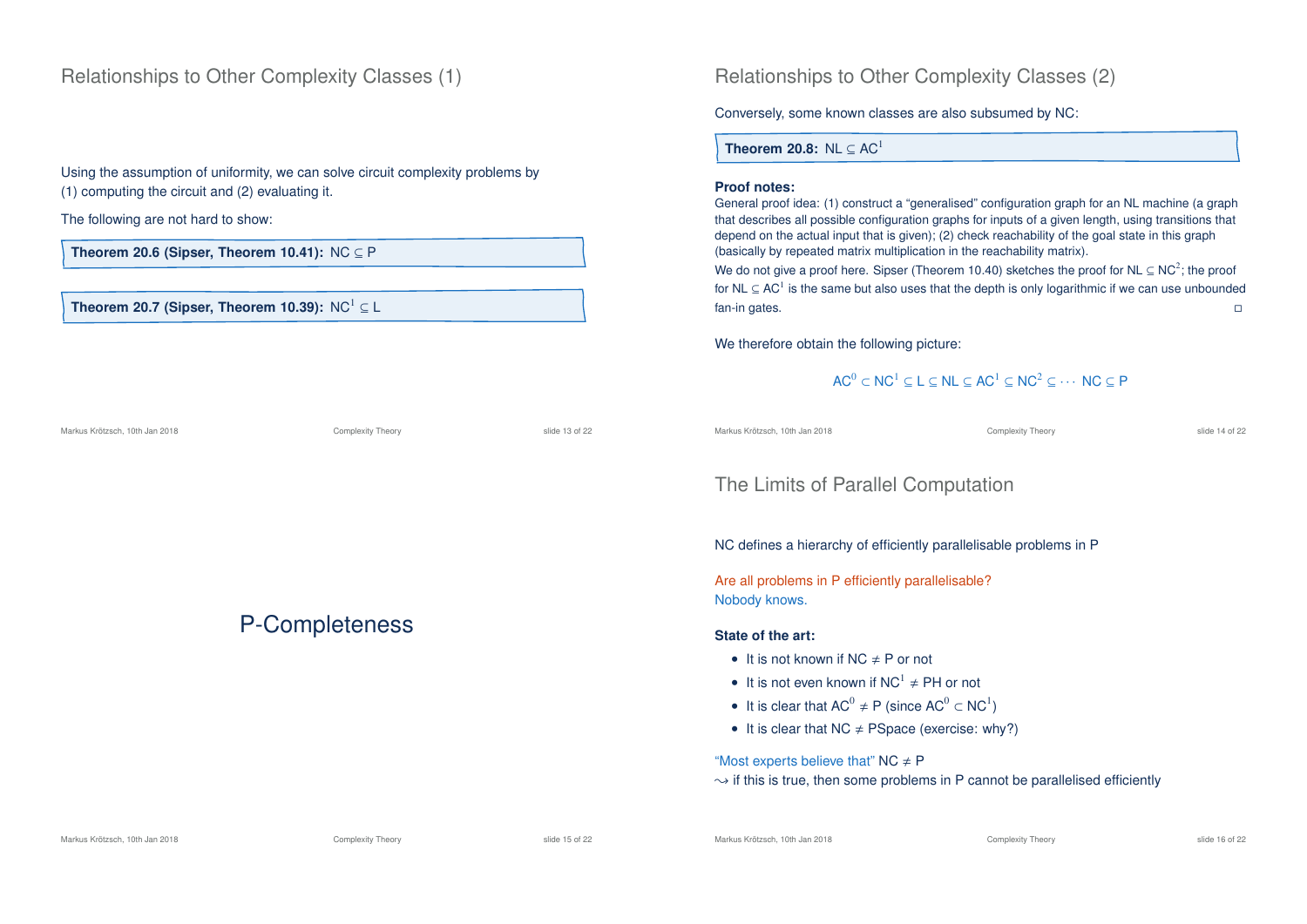#### Recall the definition from Lecture 11:

**Definition 11.7:** A problem **L** ∈ P is complete for P if every other language in P is log-space reducible to **L**.

#### If NC  $\neq$  P then P-complete problems are tractable but not efficiently parallelisable and therefore inherently serial.

Markus Krötzsch, 10th Jan 2018 Complexity Theory slide 17 of 22

Propositional Horn Logic

A problem that is closer to artificial intelligence:

- A propositional fact is a formula consisting of a single propositional variable *X*
- A propositional Horn rule is a formula of the form  $X_1 \wedge X_2 \rightarrow X_3$
- A propositional Horn theory is a set of propositional Horn rules and facts

The semantics of propositional Horn theories is defined as usual for propositional logic.

### **P**rop **H**orn **E**ntailment

Input: A propositional Horn theory *T* and a propositional variable *X*

Problem: Does *T* entail *X* to be true?

#### **C**ircuit **V**alue

Input: A Boolean Circuit *C* with one output, and an input word  $w \in \{0, 1\}^n$ 

Problem: Does *C* return 1 on this input?

#### **Theorem 20.9: C**ircuit **V**alue is P-complete.

**Proof:** Membership is easy. For completeness, we reduce the word problem of polynomially time-bounded Turing machines. A circuit for this problem was constructed in the previous lecture for Theorem 19.7. This circuit family is logspace-uniform (as already remarked in Theorem 19.13), so we get a logspace-reduction.

Markus Krötzsch, 10th Jan 2018 Complexity Theory slide 18 of 22

## Propositional Horn Logic is P-Complete

### **Theorem 20.10: P**rop **H**orn **E**ntailment is P-complete.

**Proof sketch:** One can give a direct Turing machine encoding:

- We use propositional variables to represent configurations as for Cook-Levin
- We encode TM behaviour directly, e.g., for transitions  $\langle q, \sigma \rangle \mapsto \langle q', \sigma', d \rangle$  we can use rules like  $Q_{q,t} \wedge P_{i,t} \wedge S_{i,\sigma,t} \to Q_{q',t+1} \wedge P_{i+d,t+1} \wedge S_{i,\sigma',t+1}$  (for all times t and positions t)
- We do not need rules that forbid inconsistent configurations (two states at once etc.): Horn logic has a least model, and we don't need to worry about other models when checking entailment
- Disjunctive acceptance conditions ("accepts if there is some time point at which is reaches an accepting state") can be encoded by many implications (one for each case) without "real" disiunctions

For details, see Theorem 4.2 in Dantsin, Eiter, Gottlob, Voronkov: Complexity and expressive power of logic programming (link). ACM Computing Surveys, 2001.

Markus Krötzsch, 10th Jan 2018 Complexity Theory Complexity Theory slide 20 of 22